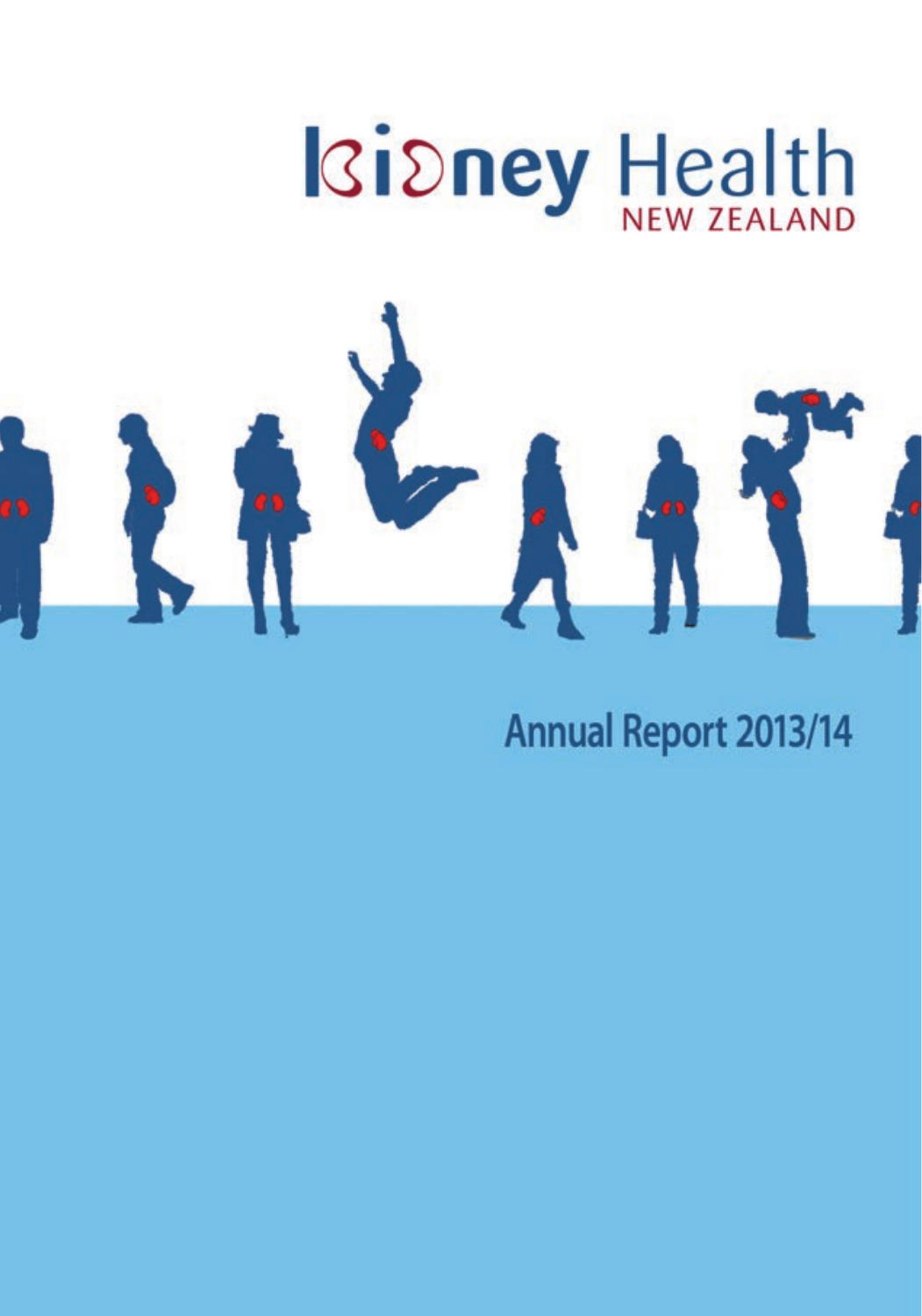# **Kidney Health**

#### Prevention . Support . Research

#### Annual Report for the year ended 31 March 2014

#### **Board**

The full Board is as follows:

| Chairman                 | David Henderson (Wellington)                  |  |
|--------------------------|-----------------------------------------------|--|
| Treasurer                | Assoc, Prof. Richard Robson<br>(Christchurch) |  |
|                          | Michael Papesch (Wellington)                  |  |
|                          | Nora Van der Schrieck (Auckland)              |  |
|                          | <b>Humphry Rolleston</b><br>(Christchurch)    |  |
|                          | Linda Grennell (Christchurch)                 |  |
| Secretary/Director       | Guy Johnson (Christchurch)                    |  |
| <b>Medical Director</b>  | Prof. Kelvin Lynn (Christchurch)              |  |
| <b>Education Manager</b> | Carmel Gregan-Ford<br>(Christchurch)          |  |

#### **Contact details:**

Kidney Health New Zealand, Level 1/230 Antigua Street, Christchurch, 8011 Phone: 0800 543 639, Email: info@kidneys.co.nz, Website: www.kidneys.co.nz Charities number CC11348

## blueprint more than ink on paper

#### **Acknowledgements**

Kidney Health New Zealand wishes to take this opportunity to thank the following for their generous support during the year:

 Rachael Walker Nick Polaschek – Senior Project Manager, Sector Capability & Innovation Directorate, Ministry of Health New Zealand Renal Units

#### **Remembrance donations**

| Raman Ganda       | <b>Julia Margaret Hopkins</b> |
|-------------------|-------------------------------|
| Jan Cruden        | Michael John Haddock          |
| Mary Tong         | Darrell Wayne Cassidy         |
| Marilyn Lescher   | Allan Wong                    |
| Leonie Blackmore  | Marilyn Lescher               |
| <b>Brian Gill</b> | Helen Swete                   |
| Doreen Whaley     | Roberta Prasad                |
| Jenneth Gordon    |                               |

#### **Bequests**

Estate Brian Sydney Lendrum Estate S.E. Gimblett Estate Doris Muriel MacGillivray Estate Grace Isobel Karl

#### **Donations - \$500 and over**

| W. G. Johnston Charitable Trust | \$5,689.80  |
|---------------------------------|-------------|
| The Tasman Charitable Trust     | \$2,000.00  |
| Zinky's Medi Spa                | \$3,890.79  |
| Bill Bolstad                    | \$880.00    |
| <b>Pub Charities</b>            | \$10,000.00 |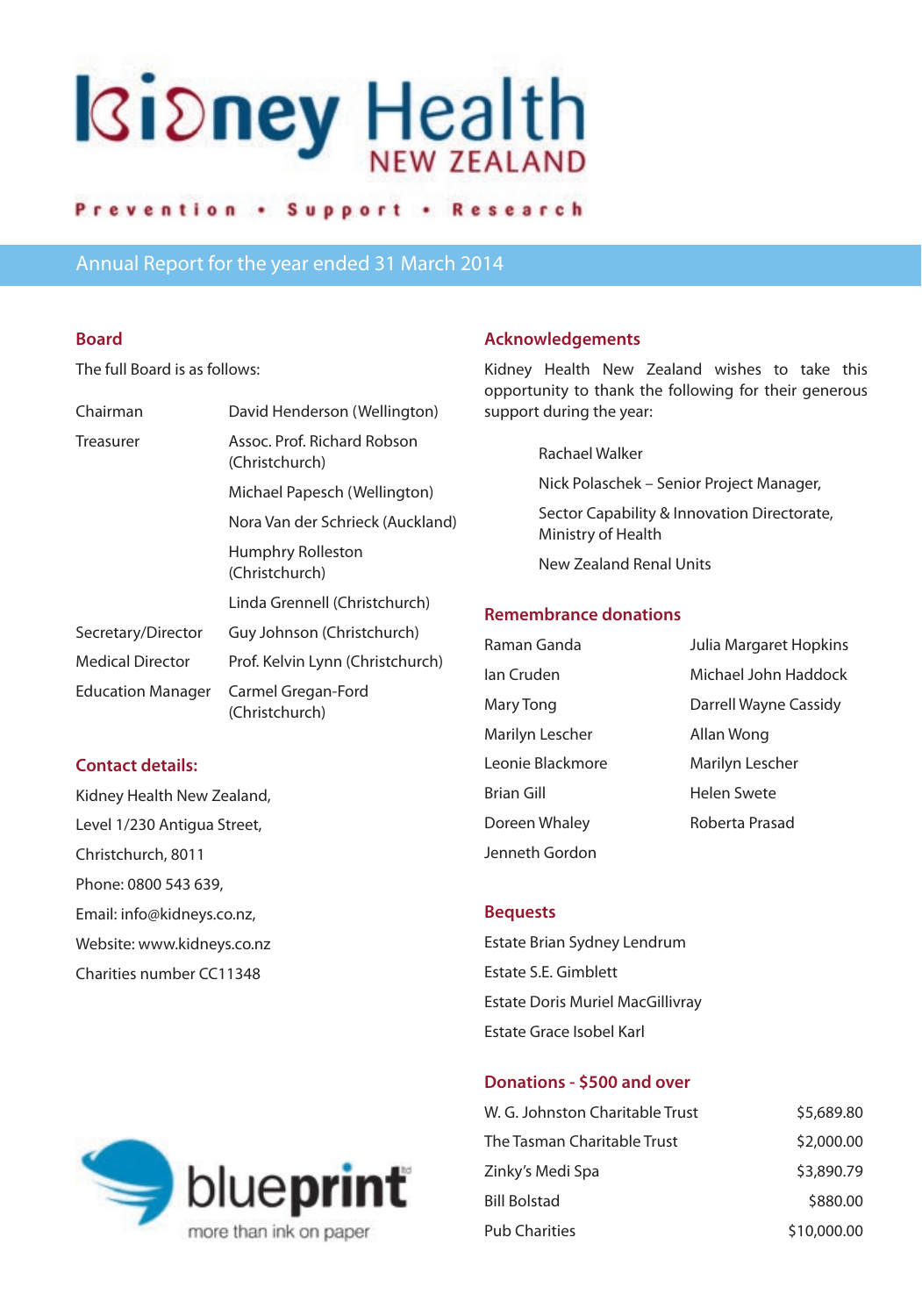## Kidney Health New Zealand 2014 Chairman's report



Dave Henderson, Chairman

This year we have made good progress with our review of the Strategic Plan, focusing our goals on the issues that really matter for renal patients, families and whanau.

Given that it's an election year, we have committed to developing our Manifesto - a Blueprint for improving renal services in New Zealand. This will be distributed to political parties in advance of the September 20 election with a request that we meet and discuss the issues. We will also ask parties to include the key points of the blueprint in their policy platform as they go into the election, and subsequently as they go into coalition negotiations. We see significant gains being possible from the Blueprint, for government, for the District Health Boards, and most importantly for patients, family and whanau.

An important contribution to the Blueprint has come from the Consumer group which we established over the past year. Members come from all parts of New Zealand and from a range of situations – diagnosed, doing dialysis, having received a transplant, or supporting a family member who has kidney disease.

During the year we were also pleased to support former Board member Paula Martin in establishing a network for kidney donors. Again, this group will contribute to our understanding of the process, and help shape the policies that are reflected in the Strategic Plan and the Manifesto.

We have continued our active role in the National Renal Advisory Board, and in that environment have offered a unique perspective, based on the discussion and debate between renal physicians and service users that happens every time our board meets, plus the input from our Consumer group.

In the Education area a key focus is Kidney Awareness Week, and we have developed a very productive link with the Mad Butcher chain. Plans in place for 2014, and we plan an expanded effort in 2015.

This has been another eventful and productive year for KHNZ, with all the opportunities and activities that are detailed in the reports from Kelvin Lynn, our Medical Director, and Carmel Gregan-Ford our Education Officer. Huge thanks to Carmel and Kelvin, and to Guy Johnson who has the task of managing the whole operation including the finances, and coordinating Board meetings which can be difficult with a group of heavily committed people from around the country.

> For Research, we are planning a review of our guidelines and process for applicants to KHNZ for grants to support research. Naturally we will prioritise research that supports the goals in the KHNZ Strategic Plan, and of course we can only budget a certain amount each year, but we see this as an important avenue for developing evidence that can be used to further improve services and outcomes.

> A major goal in our KHNZ Strategic Plan for several years now has been to promote an increase in kidney transplantation, in recognition that transplantation is the treatment option that gives most patients the best result. For most patients it extends life and increases the quality of life, it reduces family stress, and most appealing to Government, it costs significantly less in the long term than other options. This theme remains in the Plan and will be a key theme in the Manifesto.

> We thank the Ministry of Health for their ongoing assistance with the development of our information resources, and also the special people who have made themselves available to help make sure the information is as helpful as possible. More detail on all these projects is in the reports from Carmel and Kelvin.

> I particularly want to thank the members of the KHNZ Board who have contributed through the past year, with their input on the policies and plans we have created. I particularly want to thank Linda Grennell, who stepped down from the Board this year. It has been great working with Linda, and she brought a special contribution to our discussions - Kia piki te ora, e hoa.

> Thanks also to the members of the regional patient support groups who have given us their perspective on the issues that affect them. It is your input that gives our national voice its power, and we look forward to continuing this work together.

**Dave Henderson –** Chairman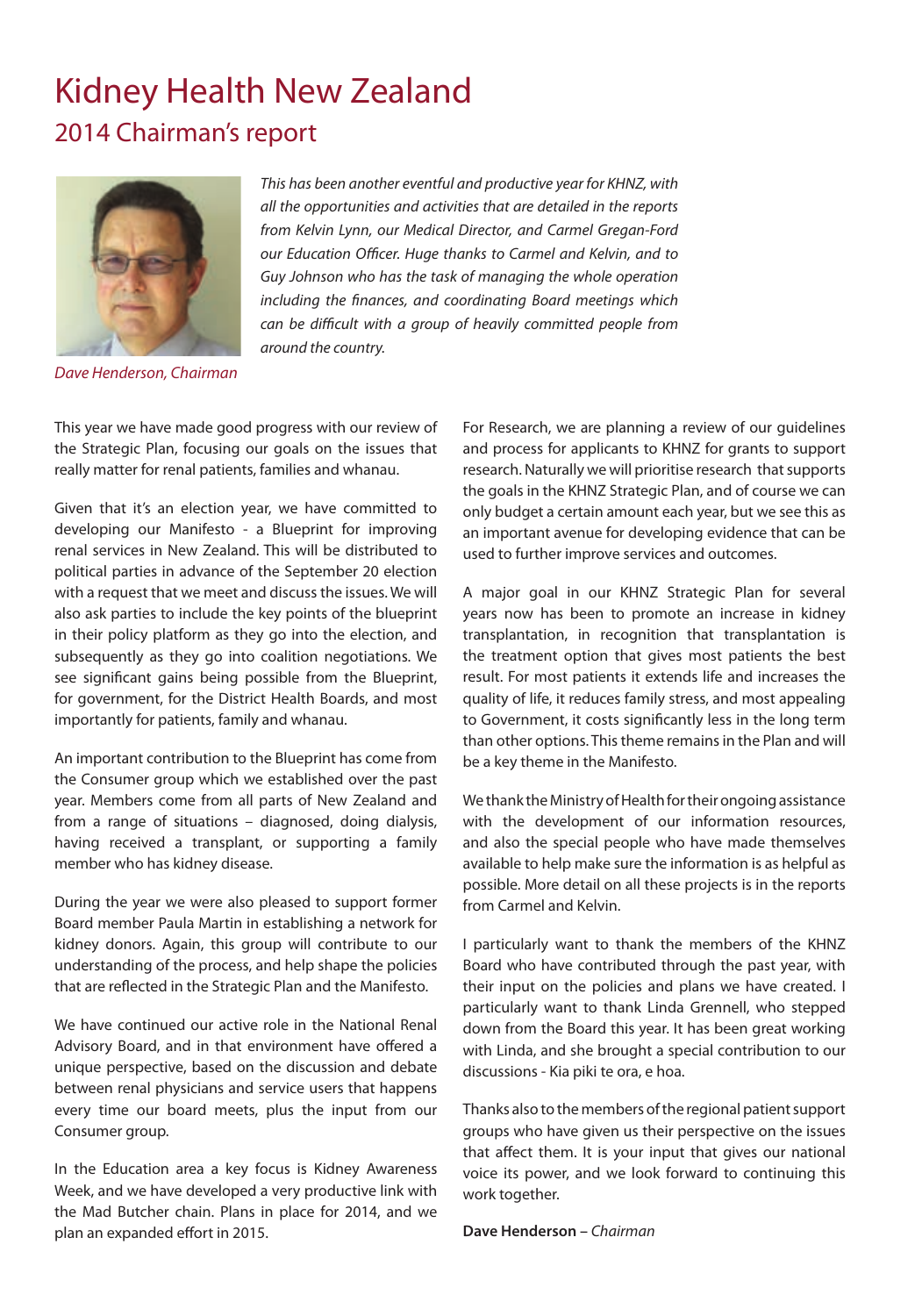## Kidney Health New Zealand 2014 Medical Director's report



This report will be my last for KHNZ as I am standing down as Medical Director in December. I have been Medical Director since 2006 and before then was a Councillor of the then National Kidney Foundation of New Zealand from 1988 to 1997. During my time as Medical Director there have been many changes, not the least being the change of name to reflect a widened focus to include detection and management of early chronic kidney disease (CKD). KHNZ has been fortunate to have developed constructive links with staff at the Ministry of Health over recent years and now has an active role in the work of the National Renal Advisory Board (NRAB). I believe that KHNZ now has enhanced relationships with health professionals and patient support groups and increased recognition nationally.

The Board has completed work on a Strategic Plan for 2014 -17 and a Manifesto for consideration by the political parties in the next election. The Manifesto has seven points directed at increasing transplant rates, improving support for dialysis patients and education of general practitioners and practice nurses on the care of people with kidney disease.

#### **In 2013/14 our priorities have been largely unchanged compared to recent years:**

- Contributing to the National Renal Advisory Board's (NRAB) work on increasing live donor kidney transplants
- Developing resources for patient education
- Supporting the education of kidney health professionals
- Community education targeting groups at high risk of kidney disease
- Consulting with patient support groups
- Kidney Awareness Week and World Kidney Day activities

#### **Chronic kidney disease (CKD) in New Zealand**

The number of New Zealanders being treated for kidney failure continues to grow despite signs in recent years that this growth might have plateaued. Diabetes remains the major cause of kidney failure. The Australian and New Zealand Dialysis and Transplant Registry (www.anzdata. org.au) reports that at the end of 2012 there were 3,993 people being treated for kidney failure - 2,469 people on dialysis and 1,524 with a transplant – an increase of 3.4 per cent. 513 people started dialysis during the year compared to 477 the previous year. Fifty percent of dialysis patients manage their own treatment at home. There were 108 (50% live donor) transplants. Despite increases in live donation over recent years, the total number of transplants has not increased for ten years and 600-700 people remain on the deceased donor waiting list. Most will wait several years for a transplant.

#### **Transplantation**

A lot of work is being done to increase live donor kidney transplant numbers and to address the longstanding shortage of deceased donor kidneys. The results of the investment of \$4 million by the Minister in 2012 "to encourage more organ donations" are now being seen. Organ Donation New Zealand now has more medical staff and transplant co-ordinators and is running programmes to expand the link nurse role in ICUs. There appears to have been an increased number of deceased organ donors so far this year.

The Live Kidney Donation Aotearoa programme, based in South Auckland and launched in March 2014, has produced three consumer resources – Becoming a live kidney donor, Live Kidney Donation and Being a Recipient – as part of their work to promote, inform and facilitate live donor kidney transplantation. The team has also developed a home-based Live Kidney Donor Education Programme using health educators from populations at high risk of CKD to build patient and whānau health literacy and is training lay volunteers who can provide information on kidney failure and live kidney donation. The number of people considering live kidney donation in South Auckland has shown a marked increase. The report on the feasibility of a national kidney exchange scheme was completed in February 2014 and identifies the options for a successful programme in the future.

A further \$4 million has been allocated in the last Budget for live donor kidney transplant services to fund a National Renal Transplant Service, with clinical leadership and more transplant co-ordinators with the aim of reducing inefficiencies in the current system and reducing barriers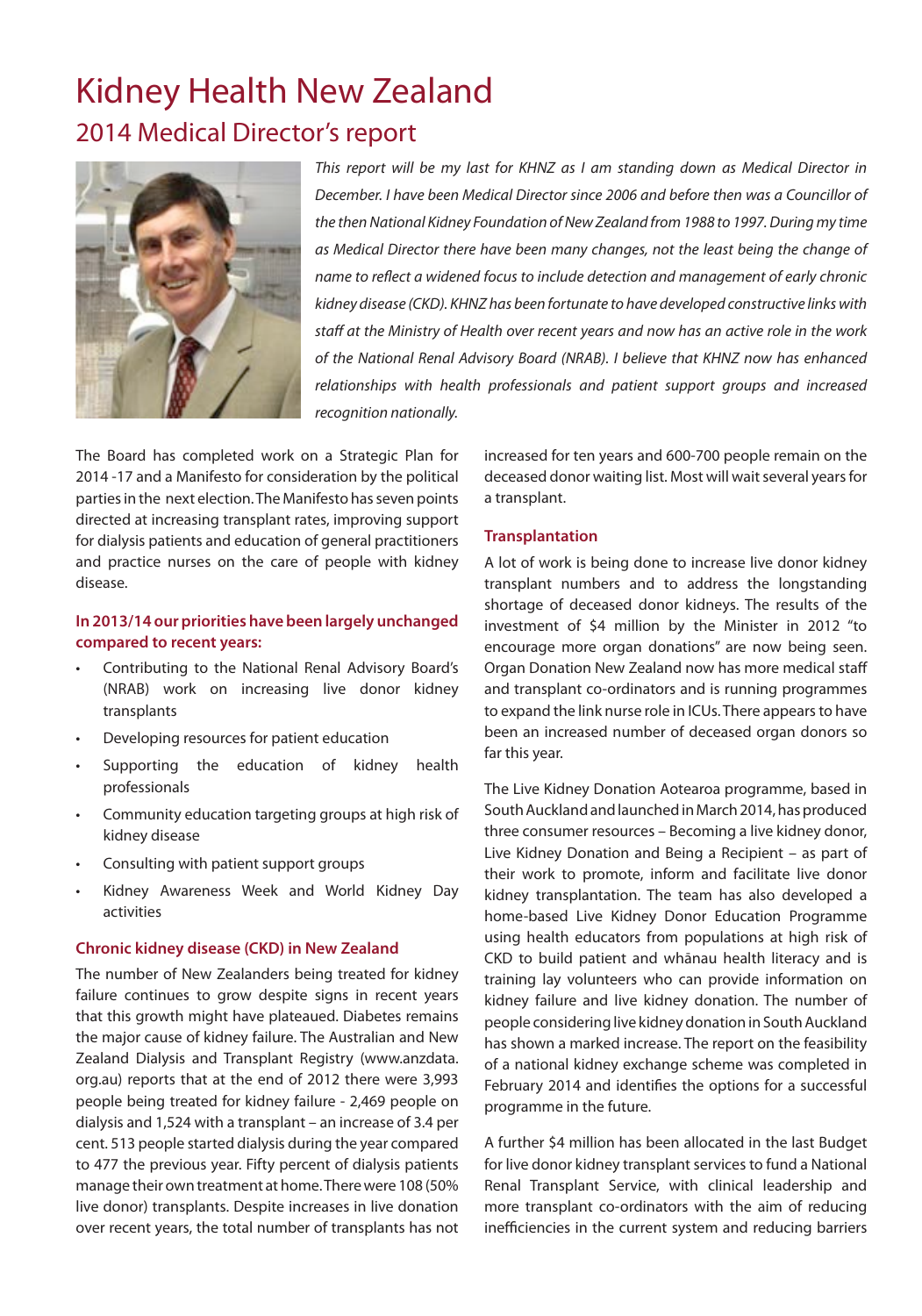to live kidney transplantation. Also funded is a parttime transplant co-ordinator for the Kidney Exchange programme.

#### **Honorary Medical Advisors**

In mid 2013, the Board appointed three Honorary Medical Advisors to work with the Medical Director and help the organisation with its work. The new advisors are Viliami Tutone, Counties Manakau DHB, Dr Jenny Walker, Northland DHB and Dr Colin Hutchison, Hawke's Bay DHB. KHNZ is grateful to these three nephrologists for volunteering their time and expertise for KHNZ.

#### **KHNZ work with the Ministry of Health**

KHNZ staff have been working with kidney and diabetes specialists, practice nurses and general practitioners on a National Consensus Statement on Managing Chronic Kidneys Disease in Primary Care. This document will guide GPs and practice nurses in the detection and care of people with CKD.

KHNZ's Chair, Medical Director and Chief Executive met with Cathy O'Malley, Deputy Director-General Sector Capability and Implementation in late 2013 to ensure that the Ministry included kidney health in the work of their Long Term Conditions.

#### **Working with other organisations**

KHNZ continues to work with Diabetes New Zealand and the Stroke Foundation sharing opportunities for raising community awareness,

sharing consumer resources and contributing articles on CKD. An article by the Medical Director on CKD and diabetes was published in the Diabetes magazine in mid 2013 and KHNZ contributed to an Insight programme on Radio New Zealand on the challenge diabetes poses for our health system.

The Education Manager has been representing KHNZ on INFORMAS (International Network for Food and Obesity/ NCD Research, Monitoring and Action Support). A national group is using the Government Healthy Food Environment Policy Index developed for assessing government policies and actions on food environments against good practice as part of INFORMAS which aims to monitor and benchmark progress on healthy food environments in different countries.

KHNZ carried out a short online survey of its communications with Patient Support Groups in May 2013. Ten of 16 groups responded. All respondents reported they used KHNZ's website and all found it helpful. The most helpful sections were general information for consumers, information on transplantation, news and access to information on Patient Support Groups.

#### **Raising awareness of CKD in the community**

The Medical Director contributed to two Radio New Zealand Insight programmes on diabetes and kidney transplantation. The Education Manager has been active talking to health professional and community groups about CKD. The very successful Warrant of Fitness campaign during Kidney Week is described elsewhere in this report.

In November 2013, a group of health professionals, staff of KHNZ, and supporters of all ages and cycling abilities competed in the Lake Taupo Cycle Challenge 2013 under the banner of "Kms for kidneys" to raise awareness of



CKD in our community. KHNZ are grateful to Rachael Walker, Renal Nurse, for helping organise the event and to Volkswagen New Zealand for providing cycle jerseys with messages about kidney disease and publicity.

#### **Informing the health professional and community about CKD**

The KHNZ website is the repository of all our educational material and the website has had a major overhaul to ensure it is accessible and easy to use. KHNZ website and the 0800 line are considered to be the prime sources of information for kidney consumers nationally. The popular KHNZ GP Guide (Chronic Kidney Disease (CKD) Management in General Practice) has been revised to keep it in line with national and international guidelines. "Know your numbers" is a new resource to help people with CKD understand what the results of their tests mean.

#### **Research funding and support for professional development**

The following kidney health professionals received educational support from KHNZ during the past year: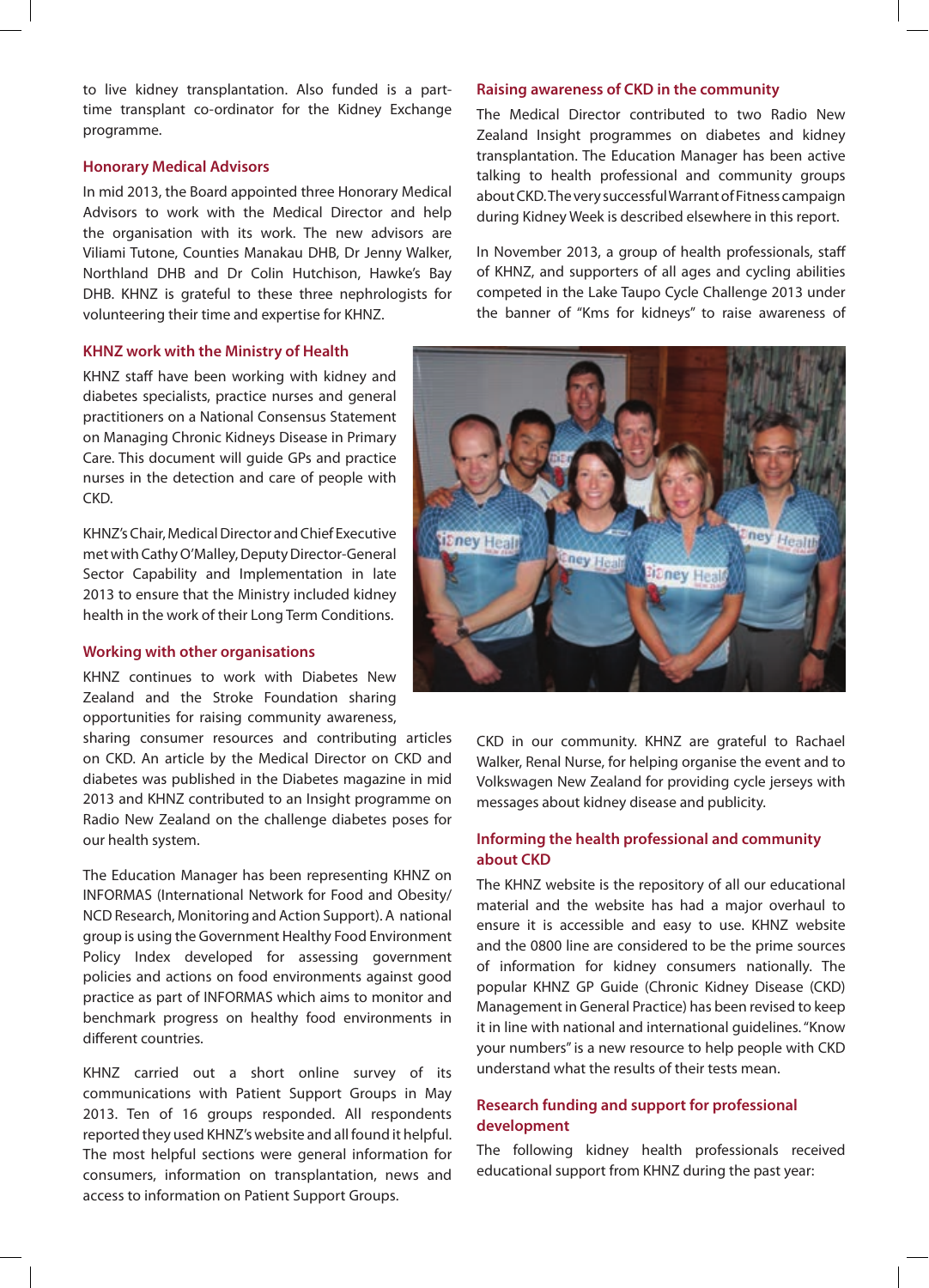**Lynne Olson**, Renal Dietitian at Auckland DHB – \$2,000 to attend the National Kidney Foundation Spring Clinical Meeting.

**Lucy Robinson**, Clinical Psychologist at Starship Hospital – \$2,000 to attend the 2014 European Working Party on Psycho-social aspects of Children with Chronic Renal Failure.

**Jason Wei**, Technical Advisor, Haemodialysis Services at Auckland DHB to attend the International Congress of International Society of Haemodialysis - \$2,000.

**Julie Lawrence and Tessa Averill**, Renal Nurses at Hawke's Bay DHB to attend the 2014 Home Therapies Conference- \$1,000 each.

**Peggy Zhang and Rosella Tariq**, Renal Nurses at Auckland DHB, to attend the ISPD Asian Chapter Conference - \$2,00 and \$500.

**Helen Hoffman**, dialysis educator at Wellington Hospital for a preceptorship at St Georges Hospital in Sydney- \$2,000.

The Board of KHNZ is currently revising its research funding strategy. As a result there will be new priorities for investment in research and education. Until this process has been completed KHNZ will not be seeking applications for research funding. It is anticipated that the new policy will be released in the near future.

#### **National Renal Advisory Board (NRAB)**

Kidney Health New Zealand acknowledges the work of Dr Marshall over the past three years of energetically

and skilfully overseeing the work of the NRAB as its Chair, particularly in the important area of transplantation. In late 2013, Dr Marshal resigned as Chair and Dr Murray Leikis from Wellington Hospital was elected to succeed him. Dr Leikis did his nephrology training in Wellington and Melbourne and returned to Wellington Hospital in 2006 as a full time Renal Physician. Dr Leikis has been the Clinical Leader of the Wellington Renal Service since July 2011. Two new members have been elected to replace Dr Marshall and Dr Van der Merwe – Dr Ian Dittmer from Auckland Hospital and Dr Chris Hood from Middlemore Hospital. KHNZ's involvement with the work of the NRAB is critical in enabling the organisation to achieve its goals.

#### **Two prominent kidney health professionals recognised in New Year's Honours List**

Professor Stephen Munn, transplant surgeon and Adrian Buttimore, dialysis clinician, are congratulated for being made Officers of the New Zealand Order of Merit at the New Year for their services to health. Both have made significant contributions to the care of people with kidney disease in New Zealand.

I am grateful to the Board of KHNZ, the other members of the Executive team, Carmel Gregan-Ford, Education Manager and Guy Johnson, Chief Executive, Deanne Hock, Administration, my nephrology colleagues and the many members of patient support groups for their support and advice over the past year.

**Kelvin Lynn** – Medical Director

## Kidney Health New Zealand 2013-2014 Education Manager's report

This year seems to have been a time for updating and developing new resources. Our most popular resource "Living with Kidney Failure" Book has been updated and is now called "Living with Kidney Disease". We have used this opportunity to add a couple of extra chapters with increased information for patients and their families; we have made sure the content is relevant to New Zealand, as with all of our resources.

Together with our CEO, I visited Kidney patient support groups throughout the South Island to talk to them about Kidney Health New Zealand's Strategic plan and to identify key areas of need and where they see our role as the national organisation. These have been very useful as we plan our future work and we visited a number of support groups in the North Island later in the year and from this the Consumer Council was established.

We held our first Consumer Council meeting in February with kidney patients from around the country invited

to discuss issues that are important to them. KHNZ is committed to our mission for, Better Kidney Health for all New Zealanders and to be the lead organisation for improving kidney health and minimising the impact of kidney disease through, Research, Community awareness; education, support and advocacy. I now provide regular updates of our work to this group.

#### **Resources**

We have completed the "Know your numbers" resources which talks about blood tests and what the number means for each test. As our plastic kidney health check cards advise we recommend people get to "know your numbers". This has proved to be a popular resource with several requests for this already.

Another resource completed "If you have Kidney Disease we can help" brochure. This is designed to tell people about Kidney Health New Zealand and the services we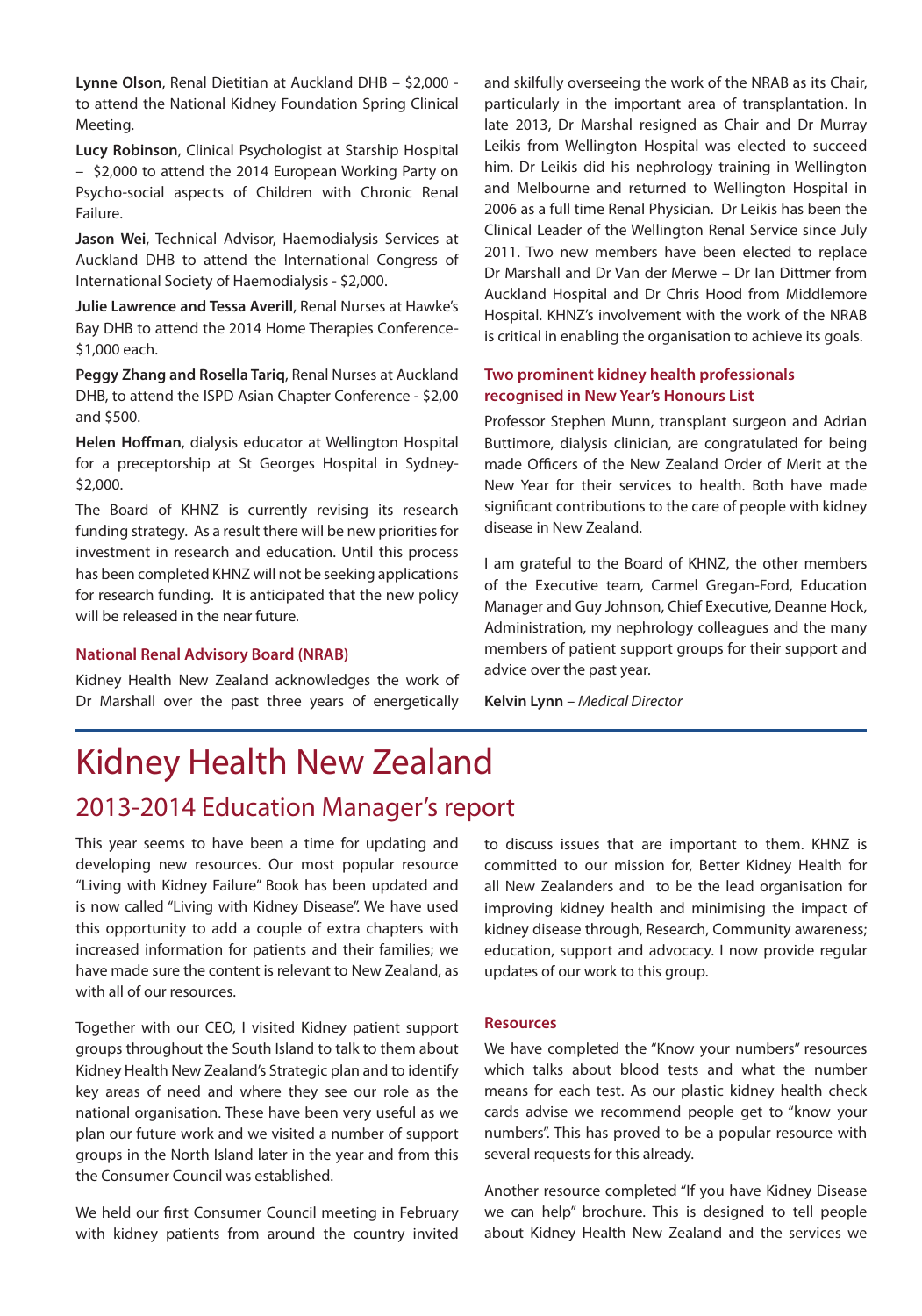provide, so keep an eye out for these in your Doctors waiting rooms. These are distributed along with our GP Management Guide to Chronic Kidney Disease, which has just been updated.

The new Live Kidney Donor Network, which has been established as a result of Paula Martin's research into the barriers to live donation, has been very popular with more than 150 living kidney donors signing up to be included on our database and very keen to be involved, talking about their experiences and raising awareness about live donation. The inaugural meeting for this group has been set down for late July.

With funding approved last year, the long awaited and much requested educational DVD, which is aimed at people with end stage kidney disease and treatment options available, has commenced production; this is designed specifically to be a home grown New Zealand resource for kidney patients and their families. It will be translated into Tongan and Samoan languages initially.

Our website was upgraded to a more user friendly and easily accessible resource, this has seen an increase in requests for information via our Contact Us page. Interest in our Facebook page continues to grow. The 0800 information line continues to be well utilised with an average of 30 calls a month.

#### **Kidney Health Week incorporating World Kidney Day**

World Kidney Day aims to raise awareness of the importance of our kidneys to our overall health and to reduce the frequency and impact of kidney disease and its associated health problems worldwide. The theme for 2014 World Kidney day was Chronic Kidney Disease and Kidney Health New Zealand's aim was to target those most at risk.

Chronic kidney disease increases with older age, and for those with diabetes the risk is even greater. For those whose kidney disease is severe this leads to end stage kidney failure for which dialysis may be the only available treatment. The enormous health care costs associated with long term dialysis treatment are unsustainable, and there remains an unmet demand for kidney transplantation.

This year the Mad Butcher group agreed to distribute our Kidney Warrant of Fitness themed packs throughout all of their seventeen shops in Auckland. These packs were an envelope with a specially designed Warrant of Fitness label on the front. Included in the packs was urine testing kit, with instructions on use, information about Kidney Disease, and a plastic card with advice on what to ask your GP to do to check the health of your kidney.

We ran a radio advertising campaign telling people about the importance of early detection and prevention of kidney disease, with Sir Peter Leitch voicing the commercials and encouraging people to visit their local Mad Butcher store to get a free Kidney Health WOF pack.

The response was overwhelming with the 3000 packs available gone before the end of the week. I was inundated with requests for more packs.

KHNZ also had a presence at Pasifika being held in Auckland where our Kidney Health Check packs were given out.

#### **Work with other organisations**

I have represented KHNZ on the International Network for Food and Obesity / non-communicable diseases Research, Monitoring and Action Support (INFORMAS) group. This group of 52 New Zealand-based independent public health experts, medical practitioners and NGO representatives rated the extent of implementation of policies on food environments and infrastructure support systems by the New Zealand government against international best practice.

We then identified and prioritised actions needed to address critical gaps in government policies and infrastructure support. New Zealand has an excellent opportunity to take the prevention of obesity and dietrelated NCDs seriously, and invest in highly cost-effective policies and programs to become a leader in the field.

Following this I was invited to represent KHNZ on the Agencies for Nutrition Action organisation, the purpose of this group is "to reduce the premature death and disability caused by preventable lifestyle diseases such as heart disease, type 2 diabetes, stroke and certain cancers that are affected by poor nutrition and physical activity." This has been a great opportunity not only to contribute in an area that impacts on our patient group, but also the chance to network with other people and organisations passionate about improving the health of our communities.

In the past year there have been many requests to speak to service groups such as Rotary, Lions and WEA, as well as sessions for Post graduate nursing courses, workplaces and PHOs. I find these sessions particularly rewarding and another way to raise awareness about kidney disease.

#### **Acknowledgements**

I'd like to take this opportunity to thank Kelvin Lynn for his support and commitment to Kidney Health New Zealand. His passion and concern for those affected by kidney disease is obvious and during his time with KHNZ he has worked hard to ensure we are recognised as a reputable organisation. I wish him well in the next phase of his life and will miss his guidance.

**Carmel Gregan-Ford RN, BHSc** – Education Manager